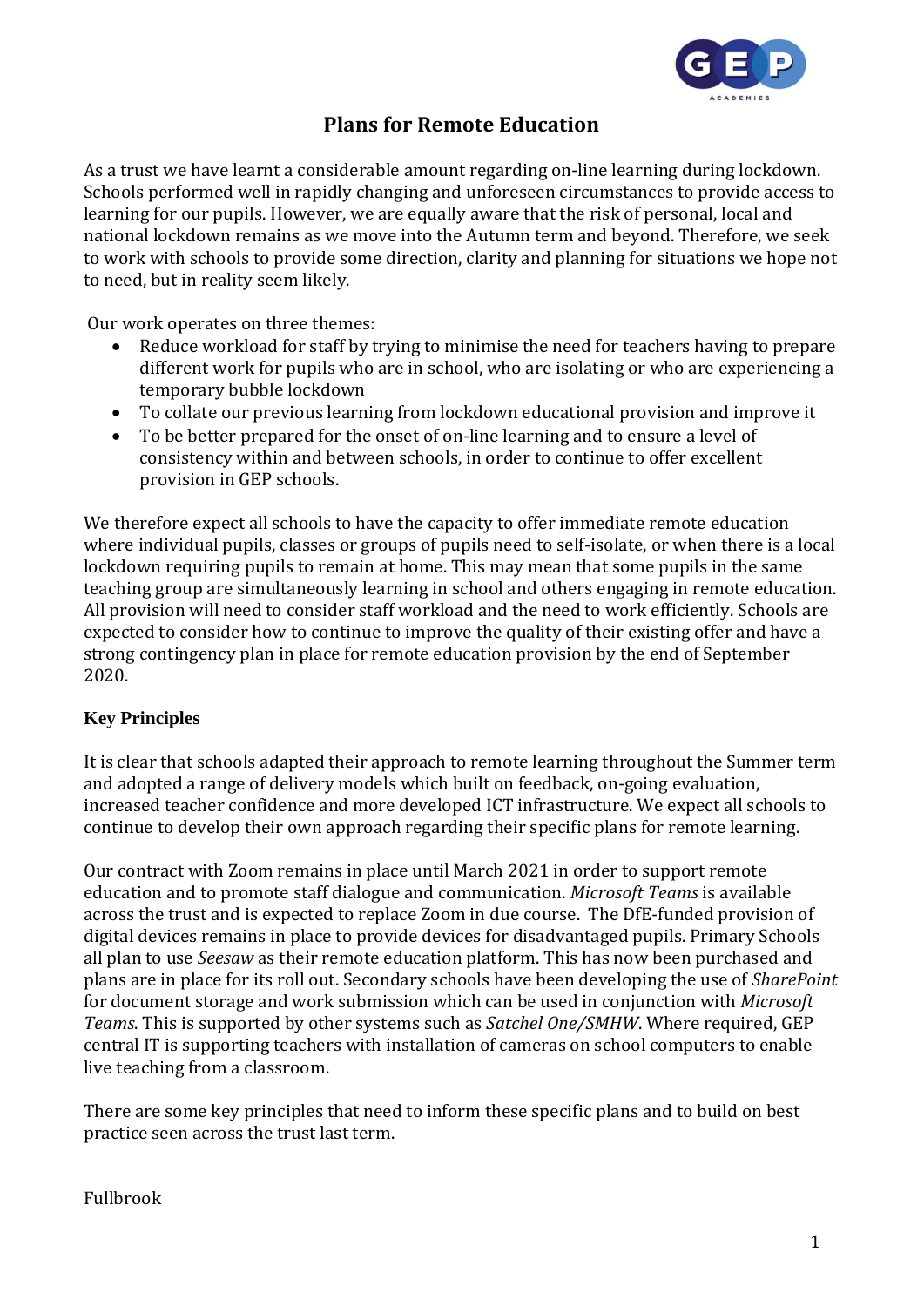- On-going pastoral support in an age appropriate form must be in place for all pupils but particularly for our most vulnerable pupils including the provision of Tutor Time in secondary schools
- The full curriculum must be provided for all pupils
	- o For primary schools, where it is possible and in an age appropriate format to do so, 'real time learning' or recorded lessons should be provided for core subjects
	- o For secondary schools, it is expected that 'real time learning' or recorded lessons will need to be in place and delivered in line with the school's timetable
- Pupils must be able to submit and or re-submit work for teacher feedback in line with school policy. For primary schools, it is likely that there will be greater focus on core subjects rather than on foundation subjects
- Teachers must be able to provide pupils with feedback on work submitted in line with school policy. In order to support secondary school staff with workload assessed work and marked work will be submitted/returned electronically rather than through exercise books
- Pupils not engaging in remote education must be supported in order to promote their engagement. This will include class registers being taken for every secondary school lesson
- Procedures should be in place for school leaders to quality assure remote education in order to both monitor and assess the quality of provision.

In order to clarify school thinking, we are asking schools to complete the following table to assist in their planning. We are aware schools will have given this considerable thought already and wish to build on this good work, while also providing consistency across the trust.

Please can this form be returned to me by Friday 18 September.

Many thanks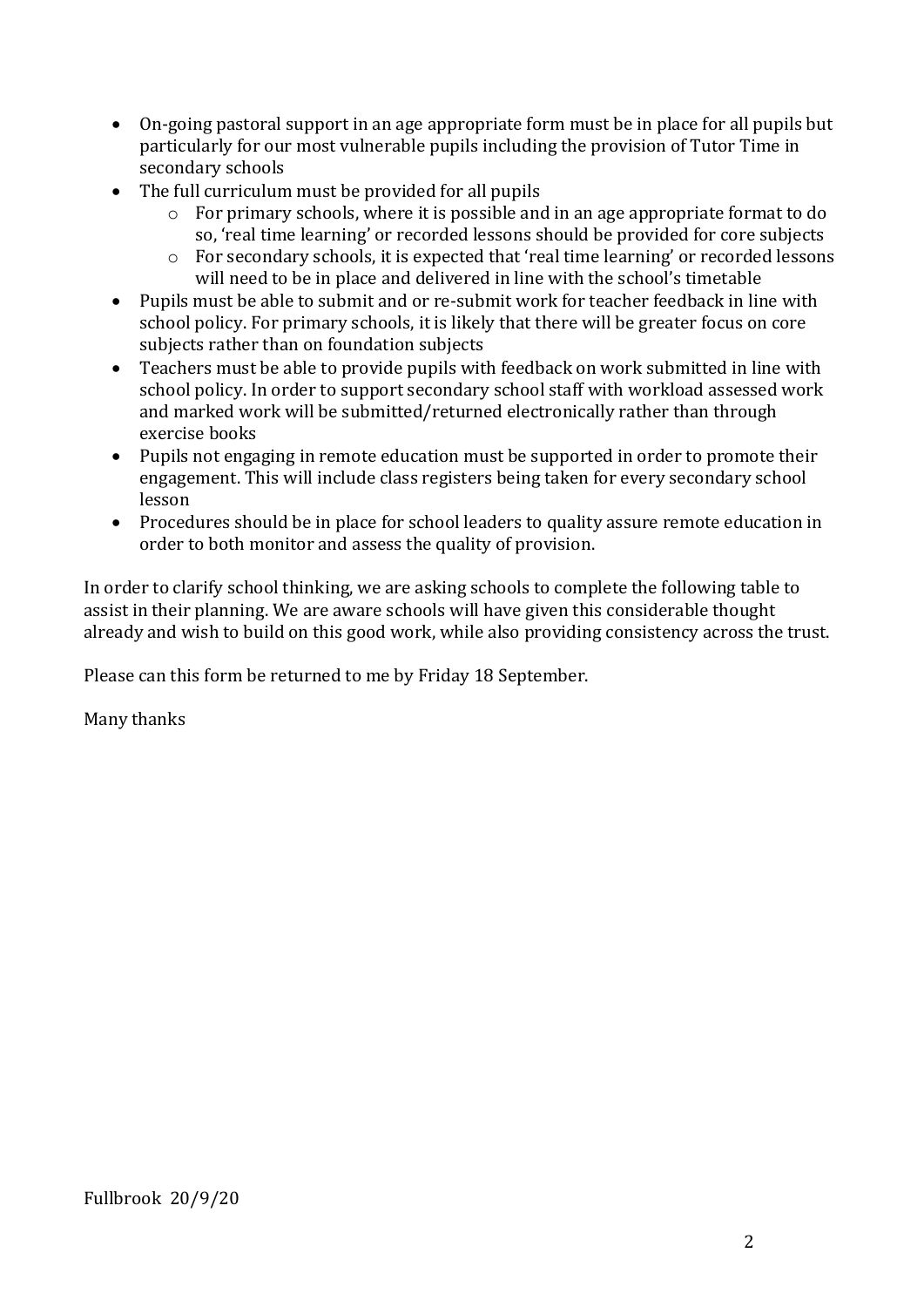

# **Fullbrook contingency plans in place for remote education Tier 1- Test and Trace clusters sent home, Face masks in corridors**

| <b>Pupil</b><br>cohort | <b>Approach to</b><br>pastoral support<br>and safeguarding                                                                                                                                                                                                                                                                     | <b>Curriculum</b><br><b>Delivery Model</b>                                                                                                                                                                                                                                                                        | <b>Submission and</b><br>re-submission of<br>work                                                                                                                                                                                                                                                                        | <b>Approach to pupil</b><br>feedback                                                                                                                                                                                                                                                           | <b>Follow-up non-</b><br>engagement                                                                                                                                                                                                                                                                                         | <b>Approach to QA of</b><br>provision                                                                                                                                                                                                                                                            |
|------------------------|--------------------------------------------------------------------------------------------------------------------------------------------------------------------------------------------------------------------------------------------------------------------------------------------------------------------------------|-------------------------------------------------------------------------------------------------------------------------------------------------------------------------------------------------------------------------------------------------------------------------------------------------------------------|--------------------------------------------------------------------------------------------------------------------------------------------------------------------------------------------------------------------------------------------------------------------------------------------------------------------------|------------------------------------------------------------------------------------------------------------------------------------------------------------------------------------------------------------------------------------------------------------------------------------------------|-----------------------------------------------------------------------------------------------------------------------------------------------------------------------------------------------------------------------------------------------------------------------------------------------------------------------------|--------------------------------------------------------------------------------------------------------------------------------------------------------------------------------------------------------------------------------------------------------------------------------------------------|
| KS3                    | Each student who is<br>required to self-isolate<br>due to contact with a<br>student who has a<br>confirmed case of<br>Coronavirus will be<br>contacted once by the<br>Head of Learning or<br>tutor each week and<br>once by a member of the<br>pastoral support team<br>each week that they are<br>in self-isolation (14 days) | Each teacher of each<br>absent student will<br>upload the lesson<br>contents to the student<br>via the Student Learning<br>Environment*. Students<br>at home should<br>automatically go there t<br>check for work set by<br>their teachers for the<br>subject folder and then<br>the 'week commencing'<br>folder. | When required,<br>according to the<br>curriculum plan,<br>students will submit<br>work electronically via<br>SMHW or email or in<br>dedicated submission<br>folders in the SLE* to the<br>teacher who will print<br>out the work. (This could<br>be forwarded to<br>reprographics to print to<br>save the teacher time.) | The teacher will mark<br>the submitted work as<br>with other students in<br>the group. This will be<br>held by the teacher until<br>the student returns<br>when it will be filed by<br>the student or stuck into<br>their book.<br>No additional feedback<br>will be provided at this<br>tier. | HOL/Tutor and Pastoral<br>support teams will be<br>checking on levels of<br>engagement with the<br>parent in the pastoral<br>support calls. Where<br>necessary, the student<br>will be spoken to.<br>Concerns re engagement<br>will be passed back to<br>subject teachers so that<br>they are aware of<br>potential gaps in | Heads of faculty will<br>check that the relevant<br>work is being set by<br>teachers of absent<br>students in their faculty.<br>SLT line managers will<br>check on this with the<br>HOFs in the cyclical line<br>management meeting<br>and check that<br>curriculum plan is being<br>adhered to. |
| KS4                    | to check<br>1. how they are<br>2. that they are receiving<br>remote learning<br>resources and<br>engaging with these<br>3. Whether they have<br>shown symptoms<br>4. If and when a test is<br>booked.                                                                                                                          | Each teacher of each<br>absent student will<br>upload the lesson<br>contents to the student<br>via the Student Learning<br>Environment as at KS3*.<br>Where possible the<br>student will be<br>connected to the lesson<br>via Zoom/MS Teams                                                                       | Students at home will<br>not be required to<br>submit any work other<br>than that expected of<br>the class according to<br>the curriculum plan.                                                                                                                                                                          |                                                                                                                                                                                                                                                                                                | learning when the<br>student returns after 14<br>days isolation.<br>Teacher will work with<br>the student when they<br>return to class to<br>support them to catch-<br>up with missed work.                                                                                                                                 | Students will be trained<br>and parents informed<br>that all work is available<br>via the SLE is subject<br>folders in Week<br>beginning folders so<br>that they do not have t<br>wait to be sent anything,<br>they can just get straight                                                        |
| <b>Post-16</b>         | This information will be<br>recorded on the central<br>Fullbrook track and trace<br>spreadsheet. As a result,<br>a student in 14 days<br>isolation will be<br>contacted 4 times to                                                                                                                                             | Each teacher of each<br>absent student will<br>upload the lesson<br>contents to the student<br>via the Studetn Learning<br>Environment, as at KS3*.                                                                                                                                                               |                                                                                                                                                                                                                                                                                                                          |                                                                                                                                                                                                                                                                                                | In years 11 and 13 the<br>student will be included<br>in the after school<br>targeted programmes of<br>support sessions in<br>subjects where this is<br>felt necessary.                                                                                                                                                     | on with following their<br>timetable from home.<br>SRR will be conducted on<br>the material in the SLE.                                                                                                                                                                                          |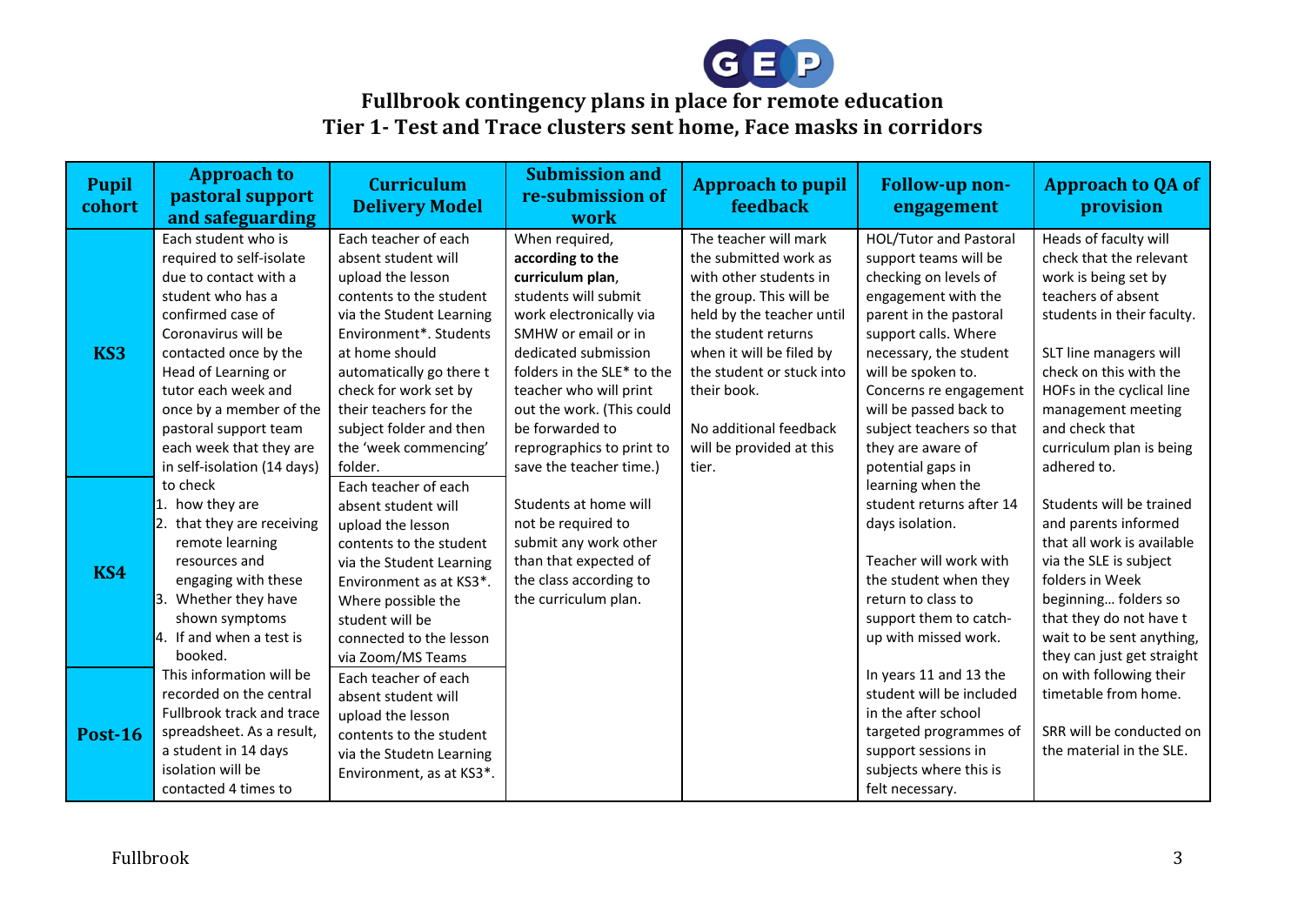| check on well-being and | At KS5 the teacher will    |  |                          |  |
|-------------------------|----------------------------|--|--------------------------|--|
| progress.               | connect to the student     |  | Catch up funding from    |  |
|                         | via Zoom/MS Teams at       |  | DfE could be used if the |  |
|                         | the start of the lesson so |  | teacher feels, once the  |  |
|                         | the student can hear the   |  | student has been back in |  |
|                         | lesson.                    |  | the class, that they     |  |
|                         |                            |  | cannot support the       |  |
|                         |                            |  | student to catch up in   |  |
|                         |                            |  | the usual way following  |  |
|                         |                            |  | a short absence.         |  |

\*The survey to all families asking about access to IT facilities at home will be redone by Half term. Now families have experienced education from home, their responses to questions about access to IT and the types of IT available in the home may be different and thus lead to provision of work by alternative methods including:

1. Hard copies being sent home

2. The provision of IT equipment, where possible, to students, priority being given to those who qualify for Pupil Premium.

The survey will include questions to find out:

- 1. The type of IT the student has access to (Work station/Laptop/Tablet/Phone)
- 2. The number of hours per day they can use this technology
- 3. The number of other family members who need to use the technology
- 4. Access to the Internet- reliability of signal-bandwidth
- 5. Whether the IT can run Zoom/MS Teams
- 6. Whether the family feel confident in logging in to zoom/training/instructions that may be required.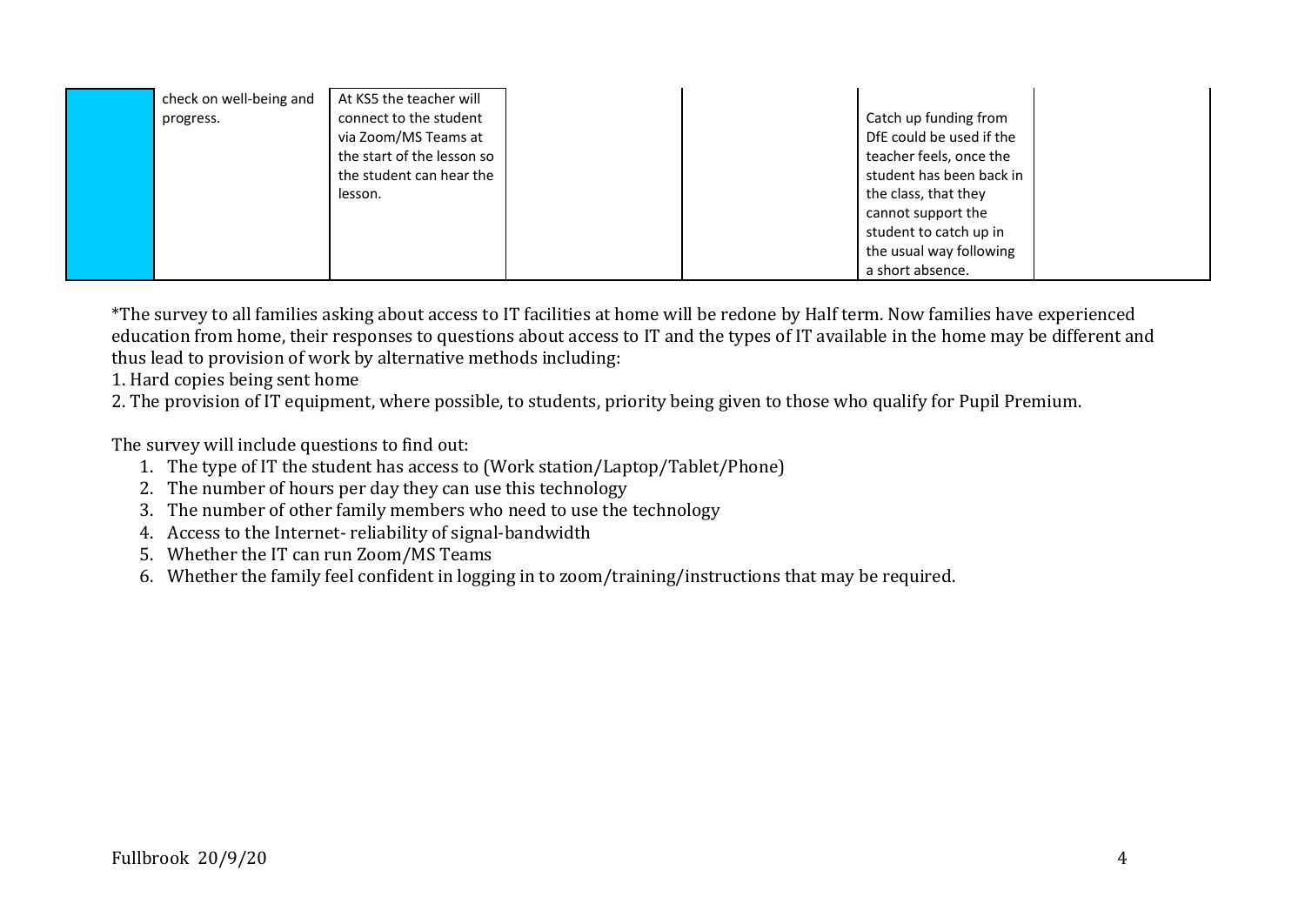

**Fullbrook contingency plans in place for remote education**

**Tier 2- Rota system of attendance in school, if possible, exam years remain in school.** 

**Face masks in corridors.** 

**There will be changes to these plans depending on how long Tier 2 is expected to last for.**

| <b>Pupil</b><br>cohort | <b>Approach to</b><br>pastoral support<br>and safeguarding                                                                                                                                                                                                                                    | <b>Curriculum</b><br><b>Delivery Model</b>                                                                                                                                                                                                                                                                                                                       | <b>Submission and</b><br>re-submission of<br>work                                                                                                                                                                                                                                                                                                        | <b>Approach to pupil</b><br><b>feedback</b>                                                                                                                                                                                                                                                                                  | <b>Follow-up non-</b><br>engagement                                                                                                                              | <b>Approach to QA of</b><br>provision                                                                                                                                                                                                                                                                                                                       |
|------------------------|-----------------------------------------------------------------------------------------------------------------------------------------------------------------------------------------------------------------------------------------------------------------------------------------------|------------------------------------------------------------------------------------------------------------------------------------------------------------------------------------------------------------------------------------------------------------------------------------------------------------------------------------------------------------------|----------------------------------------------------------------------------------------------------------------------------------------------------------------------------------------------------------------------------------------------------------------------------------------------------------------------------------------------------------|------------------------------------------------------------------------------------------------------------------------------------------------------------------------------------------------------------------------------------------------------------------------------------------------------------------------------|------------------------------------------------------------------------------------------------------------------------------------------------------------------|-------------------------------------------------------------------------------------------------------------------------------------------------------------------------------------------------------------------------------------------------------------------------------------------------------------------------------------------------------------|
| KS <sub>3</sub>        | Tutor time every day in<br>person or online.<br>Teachers will take<br>registers on PARS as<br>usual.<br>Using the registers taken<br>by teachers, truancy call                                                                                                                                | Exam groups will remain<br>in school throughout.<br>Year group analysis using<br>the learning gap surveys<br>and lesson attendance in<br>lockdown and the IT                                                                                                                                                                                                     | When required,<br>according to the<br>curriculum plan,<br>students will submit<br>work electronically via<br>SMHW or email or<br>dedicated folders in the                                                                                                                                                                                                | The teacher will mark<br>the submitted work as<br>usual. This will be held<br>by the teacher until the<br>student returns for their<br>turn on the rota when it<br>will be filed by the                                                                                                                                      | Teachers will register<br>student attendance in<br>the Zoom/MS Teams<br>sessions.<br>Non attendance will be<br>followed up by pastoral<br>teams (See Approach to | As Tier 1 +<br>Subject Leaders and<br>Heads of Faculty will<br>follow up with teachers<br>in line management<br>meetings using the<br>Curriculum Plan to check                                                                                                                                                                                              |
| <b>KS4</b>             | will be sent for those not<br>present in online<br>lessons.<br>Pastoral support team<br>will contact home for<br>those who do not                                                                                                                                                             | equipment surveys (Tier<br>1 above) will be used to<br>identify students who<br>will be invited in when it<br>is not their rota's time to<br>attend. This will also<br>include vulnerable                                                                                                                                                                        | SLE* to the teacher who<br>will print out the work.<br>(This could be forwarded<br>to reprographics to print<br>to save the teacher<br>time.)                                                                                                                                                                                                            | student or stuck into<br>their book. Any common<br>misunderstandings will<br>be addressed with the<br>class. This can be<br>planned by the teacher<br>as usual during marking                                                                                                                                                | pastoral support and<br>safeguarding column).<br>Students who attend but<br>do not participate will be<br>followed up with an<br>email to parents by the         | with them what has<br>been covered, how they<br>think students are<br>progressing and how<br>they know this.<br>Where there are                                                                                                                                                                                                                             |
| KS5                    | respond, or do not<br>respond satisfactorily to<br>truancy call.<br>HOL and tutor team will<br>follow up with families<br>form whom no response<br>to truancy call or the<br>pastoral support team is<br>received or where<br>concerns have been<br>raised from one of these<br>two contacts. | students and students<br>whose parents are<br>critical workers. These<br>students will join a hub<br>provision to be<br>supervised to complete<br>the work that other<br>students are doing at<br>home. Since they will be<br>different year groups,<br>they will be grouped by<br>year as far as possible<br>and social distancing<br>measures will be in place | Faculties will work<br>together in the Autumn<br>term on their curriculum<br>plans to identify if any<br>additional pieces of work<br>may require submission<br>to monitor student's<br>remote learning should<br>tier 2 be required. It may<br>be that it is possible to<br>assess students through<br>usual HFLST when they<br>come back on their rota | for the class.<br>Green Pen follow up<br>work will be completed<br>by students when they<br>are next at home. (This<br>will also effectively<br>ensure interleaving of<br>recent learning).<br>All work submitted must<br>be acknowledged on<br>receipt. (Feedback will<br>ONLY follow in line with<br>the curriculum plan.) | class teacher. If this does<br>not ensure better<br>participation in the next<br>lesson, the HOF will then<br>follow up with the<br>parent by phone.             | concerns, the HOF will<br>view a sample of<br>recorded lessons and<br>provide advice and<br>support to the teacher. If<br>concerns persist, the<br>HOF will sit in a remote<br>lesson to see how it is<br>working and to help the<br>teacher work with<br>students, modelling<br>good remote teaching.<br>The T&L group reps can<br>also be used to support |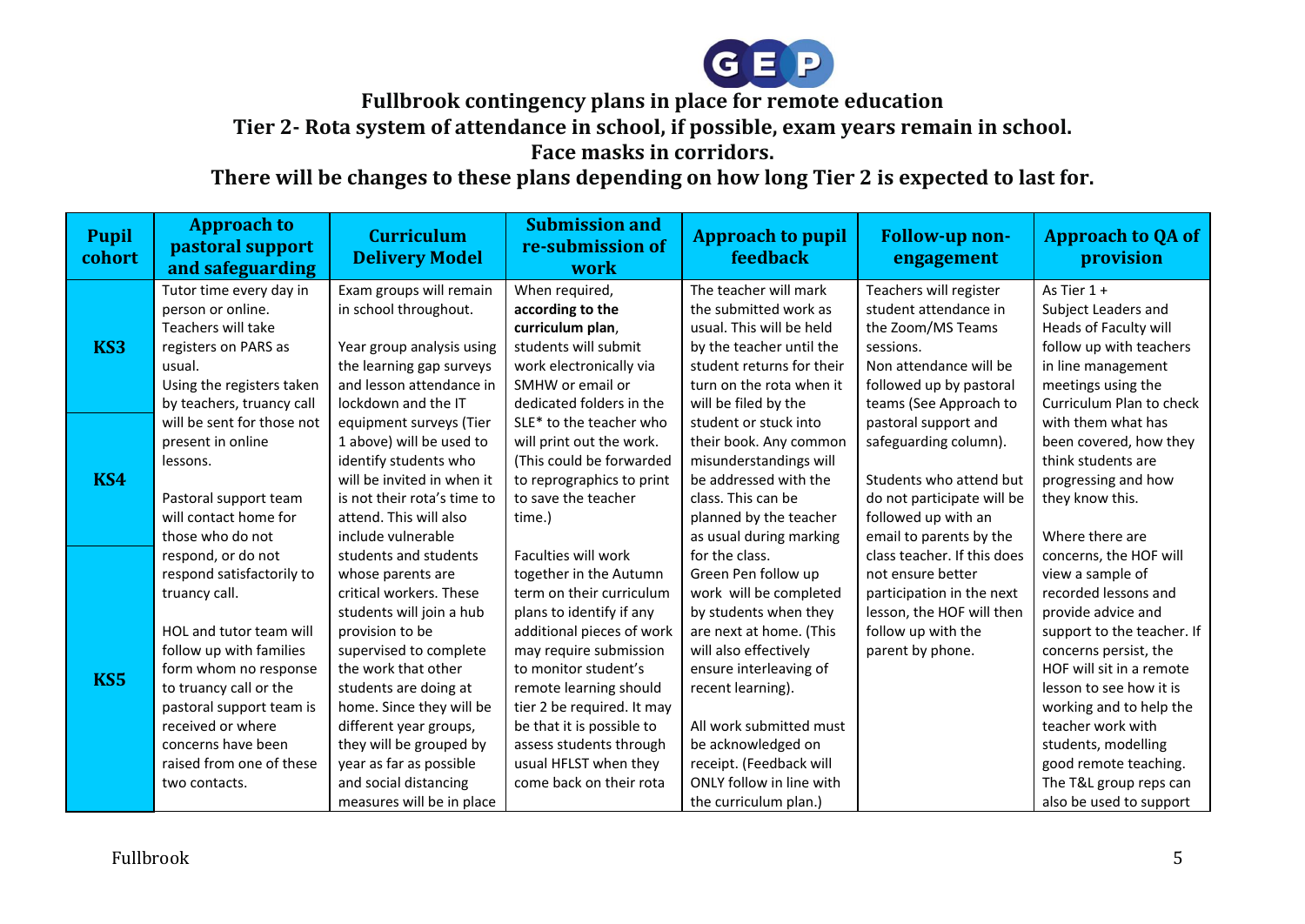| Students identified will<br>be checked on initially by<br>tutors then the HOL<br>when they return for<br>their next turn in school.<br>Relevant support will be<br>put in place through the<br>pastoral and mental<br>health strategy managed<br>by SHM. | (as in lockdown) to<br>preserve the integrity of<br>the year group bubbles.<br>One or two other year<br>groups will come to<br>school for a specific<br>period of time e.g. a<br>week/a cycle, this will<br>rotate. Staff will be<br>required to teach in non-<br>specialist subjects areas<br>to cover colleagues who<br>may be self-isolating.<br>Video lessons will be<br>delivered by those staff<br>who are at home but not<br>unwell, supervised by<br>other teachers. Cover in<br>this way will need to be<br>calculated to be fair, it<br>will not just be down to | days to not require<br>additional submissions. | Marks will be recorded<br>on the faculty<br>spreadsheet in the data<br>folder in SharePoint | here and AP responsible<br>for T&L may be asked for<br>additional support.<br>HOF will use the data<br>sheet in SharePoint to<br>check marking of<br>submitted work<br>according to the<br>curriculum plan for each<br>member of the subject<br>team.<br>If staff are scheduled to<br>be observed in SRR<br>cycle, this will go ahead<br>online.<br>Feedback will be<br>checked when students<br>return to school. |
|----------------------------------------------------------------------------------------------------------------------------------------------------------------------------------------------------------------------------------------------------------|----------------------------------------------------------------------------------------------------------------------------------------------------------------------------------------------------------------------------------------------------------------------------------------------------------------------------------------------------------------------------------------------------------------------------------------------------------------------------------------------------------------------------------------------------------------------------|------------------------------------------------|---------------------------------------------------------------------------------------------|--------------------------------------------------------------------------------------------------------------------------------------------------------------------------------------------------------------------------------------------------------------------------------------------------------------------------------------------------------------------------------------------------------------------|
|                                                                                                                                                                                                                                                          | the faculties with the<br>staff absent who bear all<br>the cover load.                                                                                                                                                                                                                                                                                                                                                                                                                                                                                                     |                                                |                                                                                             | A new method of book<br>scrutiny will be worked<br>out.                                                                                                                                                                                                                                                                                                                                                            |
|                                                                                                                                                                                                                                                          | All lessons for those year<br>groups studying<br>remotely will be<br>delivered by Zoom/MS<br>Teams.                                                                                                                                                                                                                                                                                                                                                                                                                                                                        |                                                |                                                                                             |                                                                                                                                                                                                                                                                                                                                                                                                                    |
|                                                                                                                                                                                                                                                          | Lessons will be delivered<br>in line with the<br>curriculum plan in each<br>subject with adaptations<br>as required to manage                                                                                                                                                                                                                                                                                                                                                                                                                                              |                                                |                                                                                             |                                                                                                                                                                                                                                                                                                                                                                                                                    |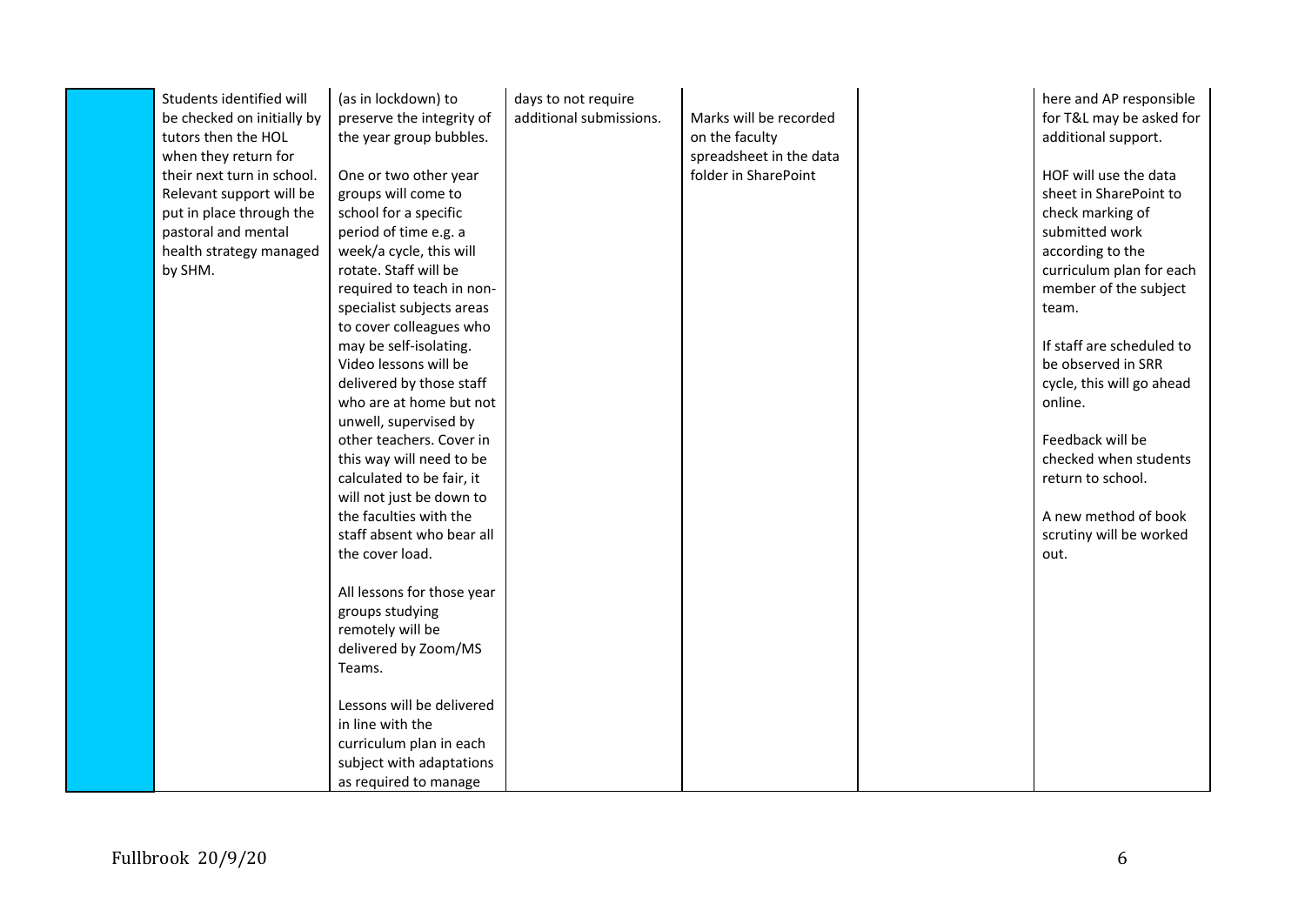|                                                                                                                                                                                                                                   | GEP              |  |
|-----------------------------------------------------------------------------------------------------------------------------------------------------------------------------------------------------------------------------------|------------------|--|
| the learning in the<br>remote environment E.g.<br>Changes to pedagogy<br>and practice as leant<br>during school closure,<br>some<br>Changes to the<br>curriculum schedule<br>will be necessary<br>where practical<br>subjects are | <b>ACADEMIES</b> |  |
| concerned.                                                                                                                                                                                                                        |                  |  |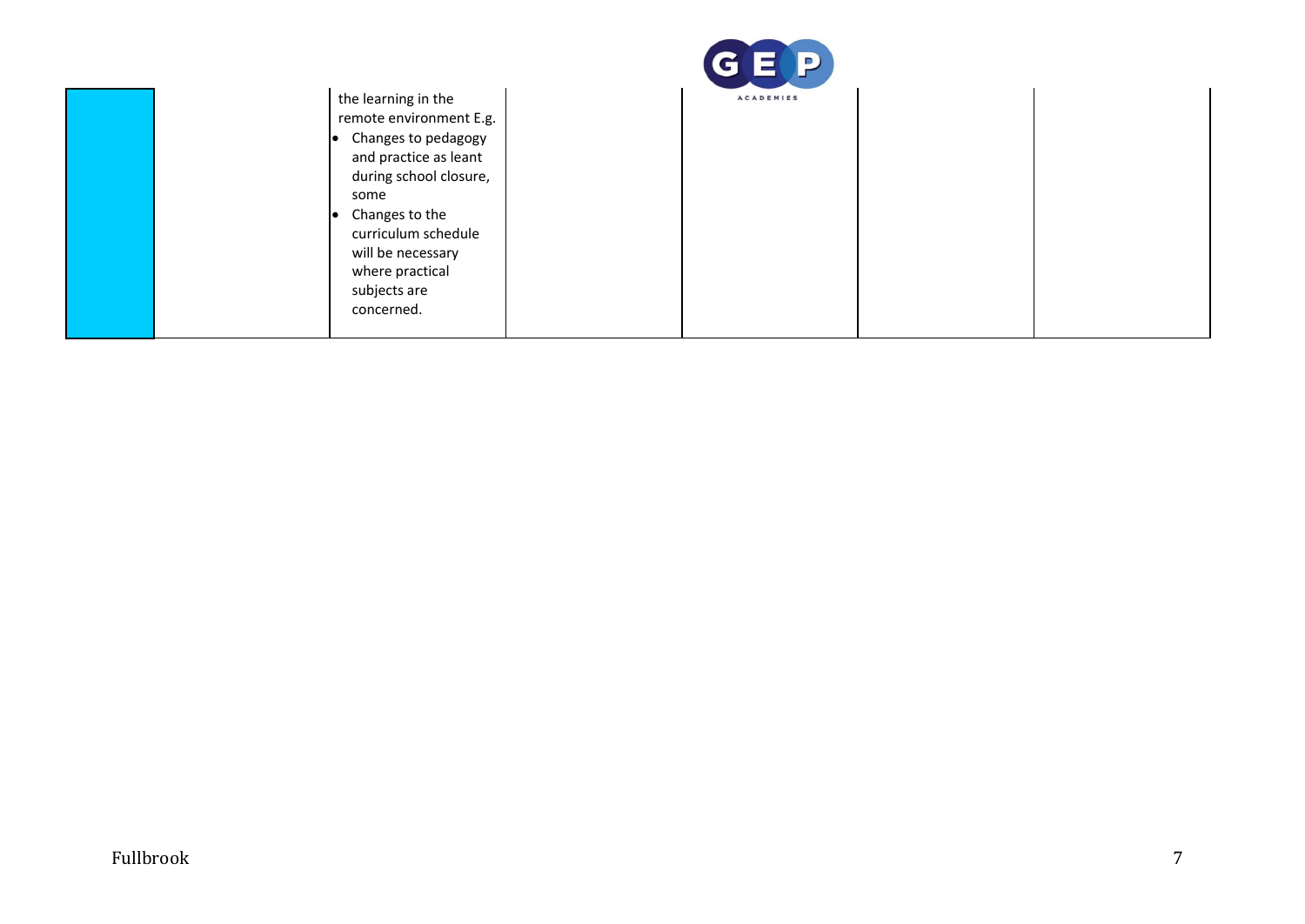## **Fullbrook contingency plans in place for remote education Tier 3- Exam Year groups (11 & 13) and Hub students only in school, Face masks in corridors. There will be changes to these plans depending on how long Tier 3 is expected to last for.**

| <b>Pupil</b><br>cohort | <b>Approach to</b><br>pastoral support<br>and safeguarding | <b>Curriculum</b><br><b>Delivery Model</b>            | <b>Submission and</b><br>re-submission of<br>work | <b>Approach to pupil</b><br><b>feedback</b> | <b>Follow-up non-</b><br>engagement             | <b>Approach to QA of</b><br>provision      |
|------------------------|------------------------------------------------------------|-------------------------------------------------------|---------------------------------------------------|---------------------------------------------|-------------------------------------------------|--------------------------------------------|
|                        | Online tutor time every<br>day                             | Specialist teachers will<br>teach year 11 & 13. Their | When required,<br>according to the                | The teacher will mark<br>the submitted work | Teachers will register<br>student attendance in | The SRR system will be<br>used as planned, |
| KS3                    |                                                            | usual teach as far as                                 | curriculum plan,                                  | electronically and will                     | the Zoom/MS Teams                               | teachers will be seen                      |
|                        | Live assembly once a                                       | possible then a subject                               | students will submit                              | return this to the                          | sessions.                                       | teaching online in their                   |
|                        | week (recorded so can                                      | specialist if the teacher is                          | work electronically via                           | student electronically in                   | Non-attendance will be                          | Zoom/MS Team rooms                         |
|                        | see who is present).<br>Truancy call to those              | at home.                                              | SMHW or email or<br>dedicated folders in the      | line with the time<br>planned for this and  | followed up by pastoral                         | as planned.                                |
|                        | who are not.                                               | Those teachers at home                                | SLE* to the teacher.                              | shown on the curriculum                     | teams (Tier 2 See<br>Approach to pastoral       | All quality assurance                      |
|                        |                                                            | will pick up the remote                               | This will be marked                               | plan.                                       | support and                                     | approaches as at Tier 2                    |
|                        | Short well-being survey                                    | teaching for those                                    | electronically.                                   |                                             | safeguarding column).                           | will also apply.                           |
| KS4                    | to students once a week                                    | covering their F2F                                    |                                                   | Teachers will need to                       |                                                 |                                            |
|                        | - rate yourself 1-10.                                      | lessons with 11 & 13.                                 |                                                   | ensure that a lesson                        | Students who do not                             | HOF will use the data                      |
|                        | Follow up calls by HOL to                                  |                                                       | See Tier 2 Submission                             | following the return of                     | submit work will have                           | sheet in SharePoint to                     |
|                        | those at 4 or lower,                                       | Teachers and students                                 | and re-submission of                              | work includes time for                      | this recorded on the                            | check marking of                           |
|                        | appropriate                                                | will follow their usual                               | work for potential                                | students to complete                        | central spreadsheet.                            | submitted work                             |
|                        | interventions put in                                       | timetable. All lessons will                           | changes to the                                    | Green Pen follow up                         | When this has happened                          | according to the                           |
|                        | place in line with the                                     | be taught live by                                     | curriculum plan to                                | work and for any                            | once, the teacher will                          | curriculum plan for each                   |
|                        | mental health and                                          | Zoom/MS Teams. All                                    | reflect work submission                           | common misconceptions                       | follow this up with an                          | member of the subject                      |
|                        | pastoral strategy (SHM)                                    | these lessons will be                                 | needed in each subject                            | to be addressed by the                      | email to the student. If                        | team.                                      |
|                        | Follow up calls by                                         | recorded. Work will be                                | to support remote                                 | teacher.                                    | this happens twice, the                         |                                            |
|                        | pastoral support team to<br>those who don't                | set via the SLE.                                      | learning.                                         | All work submitted must                     | teacher will contact the                        |                                            |
| KS5                    | complete the survey. A                                     | Teachers will come to                                 |                                                   | be acknowledged on                          | parent. If this happens 3<br>times the Head of  |                                            |
|                        | parent survey will also                                    | school on days they have                              |                                                   | receipt. (Feedback will                     | Faculty will contact the                        |                                            |
|                        | be sent once a week.                                       | Yr 11&13. They will                                   |                                                   | follow in line with the                     | parent.                                         |                                            |
|                        |                                                            | teach from home on                                    |                                                   | curriculum plan see tier                    | The Head of Learning                            |                                            |
|                        | Non-attendance in                                          | other days.                                           |                                                   | $2$ and $3)$                                | will monitor the                                |                                            |
|                        | lessons followed up as at                                  | If Yr 11 & 13 lessons are                             |                                                   |                                             | spreadsheet and if they                         |                                            |
|                        | Tier 2.                                                    | timetabled such that ti is                            |                                                   | Marks will be recorded                      | see this happening                              |                                            |
|                        |                                                            | too difficult to get home                             |                                                   | on the faculty                              | across subjects then the                        |                                            |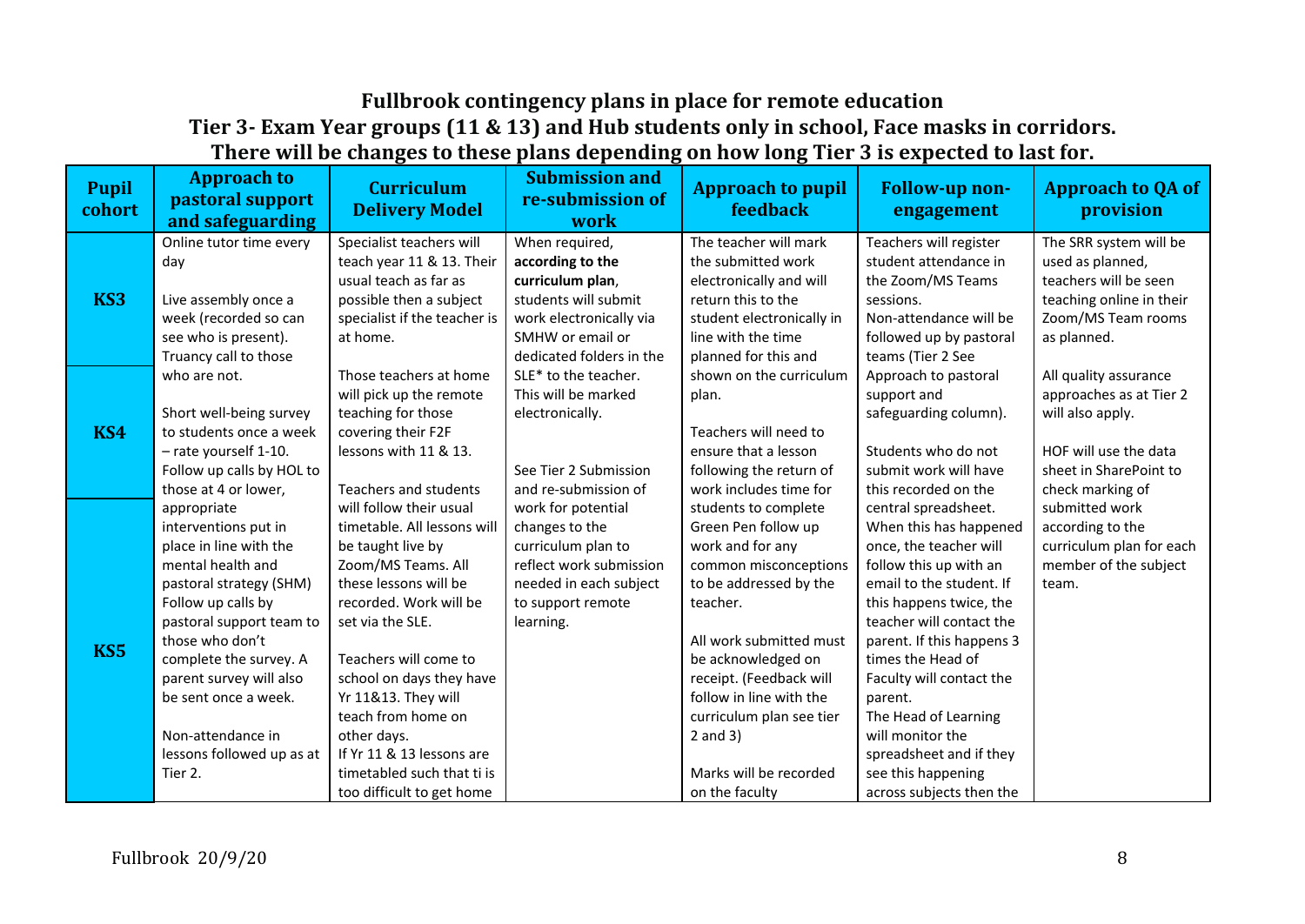| Year 11 & 13 and those    | and return, teachers can   | spreadsheet in the data | HOL will contact the      |
|---------------------------|----------------------------|-------------------------|---------------------------|
| students attending Hub    | stay onsite to teach.      | folder in SharePoint    | parents with a wider      |
| provision will be on site |                            |                         | concern about non         |
| so will be with tutors    | If teachers prefer to stay |                         | engagement.               |
| and HOLs and usual F2F    | on site to teach each      |                         | If a solution cannot be   |
| procedures will apply.    | day, this can be           |                         | found to engage the       |
|                           | accommodated with          |                         | student, they will be     |
|                           | teachers teaching          |                         | required to attend the    |
|                           | remote lessons from        |                         | Hub provision so that     |
|                           | classrooms NOT Work        |                         | they can complete work    |
|                           | rooms.                     |                         | supervised.               |
|                           |                            |                         | Catch-Up                  |
|                           |                            |                         | Disadvantaged students    |
|                           |                            |                         | through NTP               |
|                           |                            |                         | Year 10 and 12 will have  |
|                           |                            |                         | priority for catch-up for |
|                           |                            |                         | identified students using |
|                           |                            |                         | the catch-up funding.     |
|                           |                            |                         | This will be after school |
|                           |                            |                         | sessions but tutors will  |
|                           |                            |                         | have to be brought in     |
|                           |                            |                         | since teachers will be    |
|                           |                            |                         | doing after school        |
|                           |                            |                         | sessions for year 11 and  |
|                           |                            |                         | 13 in preparation for     |
|                           |                            |                         | exams.                    |
|                           |                            |                         | At KS5 support for RGS    |
|                           |                            |                         | could be used in the way  |
|                           |                            |                         | that sessions were        |
|                           |                            |                         | delivered for Chemistry   |
|                           |                            |                         | Biology and Physics in    |
|                           |                            |                         | previous years IF THEY    |